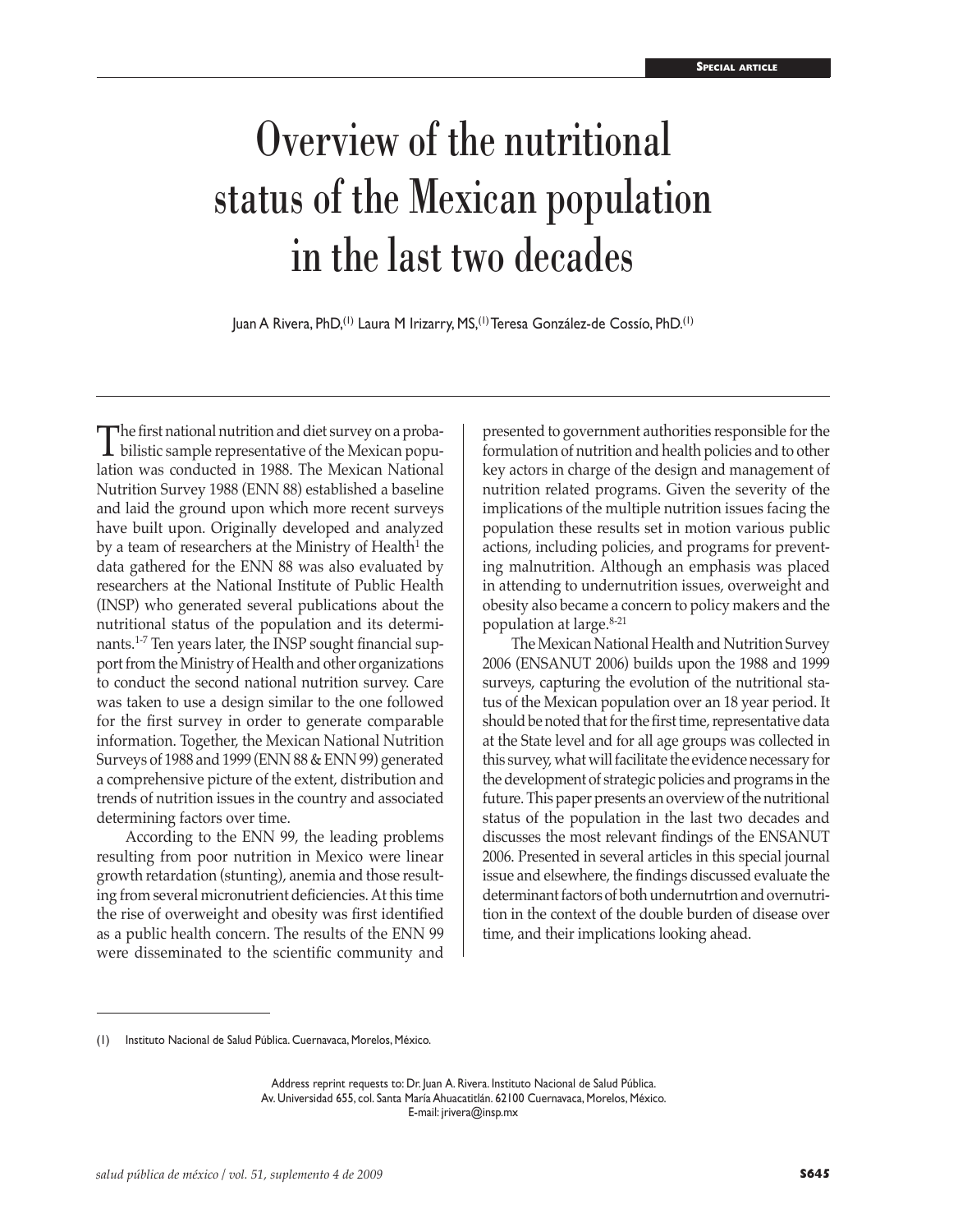# Materials and Methods

## **Data sources**

The data sources considered in this article are the nationally representative nutrition surveys conducted in 1988, 1999 and 2006. All three surveys were representative at the national level and by geographical region:\* North, Center, Mexico City and South. It should be noted that the 1999 and 2006 surveys were also representative of other geographical units described below. The use of a similar methodology in all three surveys allowed for the comparison of data over time, except noted otherwise.

The ENN 88 was the first national probabilistic nutrition and diet survey conducted in Mexico. Carried out by the Ministry of Health, it collected data from over 13 000 households including almost 19 000 women aged 12-49 years and more than 7 500 children <5 years of age.1,3,4 With a more comprehensive design and reach, the ENN 99 collected data from close to 18 000 households. Data were collected across the country and aggregated by localities with <2 500 inhabitants (rural) and urban localities ( $\geq 2500$  inhabitants). For some specific analyses, data on localities were further subdivided in those between 2 500 and 15 000 inhabitants and those with 15 000 or more inhabitants, as well as into four general regions (North, Center, South and Mexico City).<sup>18,20</sup> Age groups were categorized as follows: children < 5 y (n=8 011), children 5-11 y (n=11 415) and women 12-49 y  $(n=18311).<sup>21</sup>$  The 2006 Survey collected data from 48 600 households. In addition to being nationally representative and representative of the main four geographical regions, rural and urban areas, the ENSANUT 2006 was also representative at the state level. Subjects were categorized into four age groups: children  $<$  5 y (n= 6 937), children 5-11 y (n= 15 111), adolescents 12-19 y  $(n=14 578)$  and adults  $> 20 y$ , considering for the first time adults over 49 years of age (n=33 624).<sup>22</sup>

In all three surveys anthropometric, dietary and sociodemographic data were collected. Other key indicators such as hemoglobin concentrations were

also assessed. All questionnaires, measurements, and biological samples were collected for the total sample or for sub-samples. Subject recruitment and study procedures were previously approved by the Human Subjects and Ethics Committee of the National Institute of Public Health for the 1999 and 2006 surveys and by the Ministry of Health in the 1988 survey.

Detailed descriptions of the methods followed for data collection have been published elsewhere for the 1988,<sup>1,3,4</sup> the 1999<sup>18,20</sup> and 2006<sup>22</sup> surveys. For the EN-SANUT 2006, a thorough description of data collection methods are presented in this issue, specifically for: general dietary data, $23$  anthropometric measurements for the assessment of excess weight in children under five years of age, in children 5-11 and adolescents 12-1824 and adults, $25$  dietary intake of children, $26$  adolescents $27$ and adults,28 hemoglobin determination and definition of anemia in women<sup>29</sup> and children,<sup>30</sup> and child malnutrition $31$  in the articles that comprise this special issue, as noted.

A general description of the data collection methods and a list of the variables relevant to this article follow:

Anthropometric measurements, age in months, and sex were used to calculate weight/age, height/age, and weight / height Z scores for of children  $<$ 5 years of age.<sup>32</sup> The prevalence of undernutrition (stunting, wasting and underweight) was calculated using minus 2 Z-scores of each indicator (length or height for age, weight for length or height and weight for age) as specific cut-off points for age and sex. Prevalence of overweight in children < 5 y was defined as weight for length/height above +2 Z-scores. The 2006 growth references set forth by the World Health Organization (WHO)<sup>32</sup> were used for the first time to assess nutritional status in this publication and in the article by González de Cossio *et al.*<sup>31</sup> published in this issue.

Overweight and obesity classifications for children and adolescents are based on Body Mass Index BMI  $(Kg/m<sup>2</sup>)$ , using the International Obesity Task Force (IOTF) criteria.33 In adults, the BMI was calculated to determine their status based on the cutoff points proposed by the WHO: below 18.5 classified as underweight, 18.5- 24.9 for adequate BMI, 25-29.9 for overweight and 30.0 and over for obesity.34 Values outside pre-determined plausible boundaries were excluded. Among preschool children (2 to 4 years) the upper and lower valid values were  $10 \text{ kg/m2}$  and  $38 \text{ kg/m2}$ ; for school-age children  $(10 \text{ kg/m2}$  and  $38 \text{ kg/m2}$ ), and for adolescents  $(10 \text{ kg/m2})$ m2 and  $58 \text{ kg/m2}$ ).

In accordance with the guidelines set forth by the International Nutritional Anemia Consulting Group (IN- $ACG$ <sup>35</sup> and WHO<sup>36</sup> guidelines, anemia was defined as a

<sup>\*</sup> The regions included the following States. North: Baja California, Baja California Sur, Coahuila, Chihuahua, Durango, Nuevo León, Sonora y Tamaulipas. Center: Aguascalientes, Colima, Guanajuato, Jalisco, México -excluding the municipalities which are part of the Metropolitan Area of Mexico City-, Michoacán, Morelos, Nayarit, Querétaro, San Luis Potosí, Sinaloa y Zacatecas. Mexico City: Distrito Federal and municipalities which are part of the Metropolitan Area. South: Campeche, Chiapas, Guerrero, Hidalgo, Oaxaca, Puebla, Quintana Roo, Tabasco, Tlaxcala, Veracruz y Yucatán.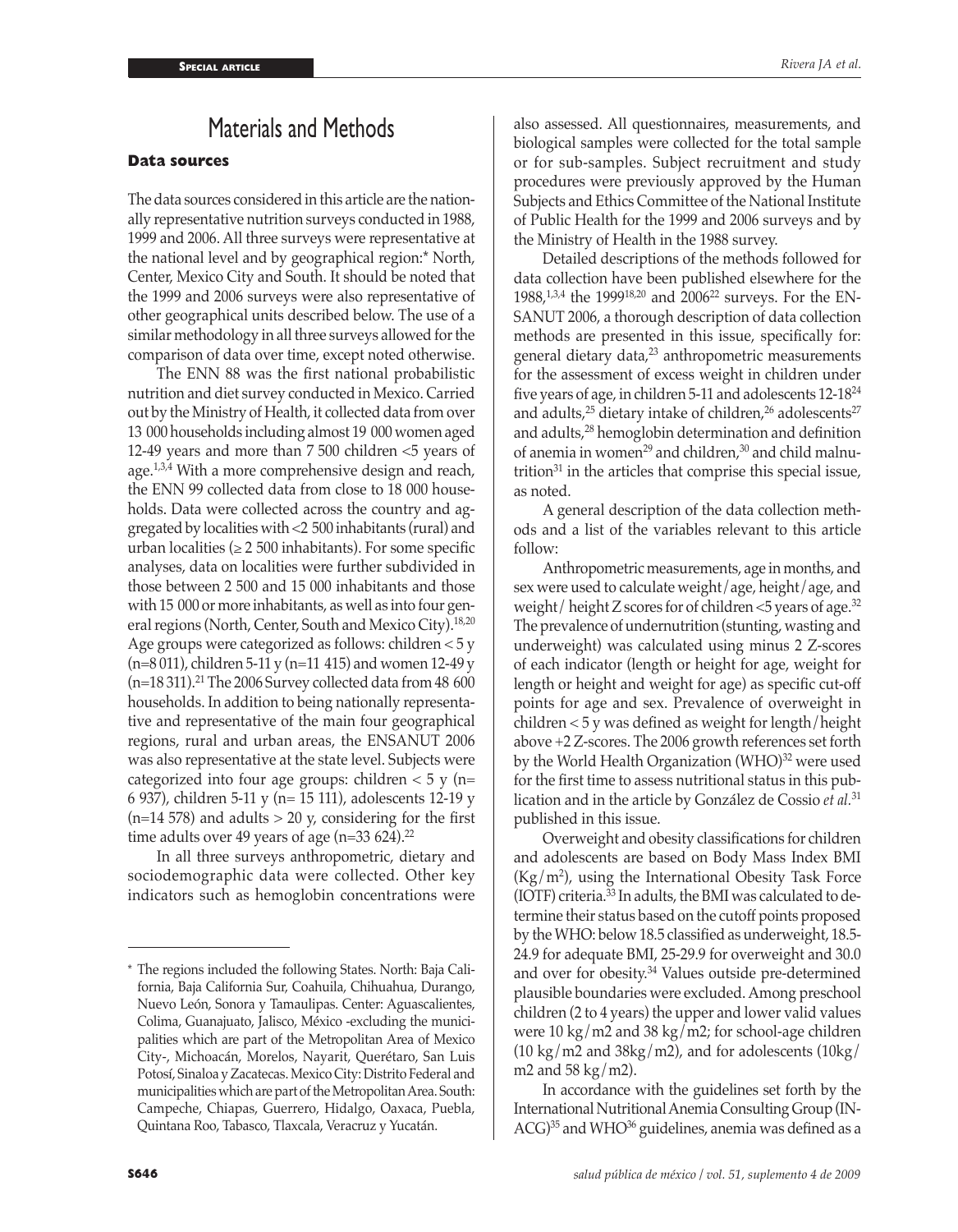concentration of Hb<  $95 g/L$  for children 6 to 11.9 months of age; Hb $\leq$  110 g/L for children 12 to 71 months and Hb $\leq$  $120 g/L$  for children 6 to 11 years of age. Hb values lower than 5  $g/dL$  or higher than 18.5  $g/dL$  were considered spurious and excluded from the analysis.37-40 In adult women anemia was defined as a hemoglobin concentration below  $12.0 g/dL$  at sea level for non-pregnant women and below 11.0  $g/dL$  for pregnant women, according to the WHO recommendations.36 In all cases hemoglobin concentrations were adjusted for altitude using Cohen and Hass's equation.41 Nutrient adequacies were estimated based on the Estimated Average Requirements for energy (EAR), the Recommended Dietary Allowances for energy  $(RDA)$ ,<sup>42</sup> and the Dietary Reference Intakes  $(DRI)^{43}$  for iron, zinc, vitamin A and C, and folate, when available. In the 1988 and 1999 surveys a 24-hour dietary recall was used to evaluate dietary patterns. Unlike the ENN 99, in which a 24-hour dietary intake questionnaire was applied, in the ENSANUT 2006 food frequency questionnaires were used to collect dietary information. The decision to use a different methodology for the 2006 analysis was taken based on the underestimation bias associated to 24-hour dietary recalls, particularly as an increased tendency for individuals to eat away from home has been observed, along with the complexity involved in the data collection, processing and management of the 24-hour recall questionnaire in large surveys such as the ENSANUT 2006.

Several of the analyses are presented and discussed in the context of geographic region and/or rural and urban areas (as previously described), age group, and Socioeconomic Status (SES) classification. In the ENN 99 and ENSANUT 2006 Indigenous population was defined according to households in which at least one woman 12-49 years of age (1999) or >12 years of age (2006) spoke a Native language. In 1988 a population was classified as indigenous when an indigenous language was spoken in 40% or more households in a municipality. SES conditions were assessed using information on construction materials used to build the house, sanitary infrastructure, services available (i.e. running water, electricity), and possessions of selected household goods based on a combination of questionnaires and observations. Based on this information an SES indicator was derived from the first component of a Principal Components Analysis<sup>44</sup> and was divided into tertiles, quintiles or deciles, for different analyses.

Although the three national nutrition surveys followed a similar design and methodology in order to accurately describe changes in the population's nutritional status over the years, at times different dietary tools had to be used. As previously noted, in 1988 and 1999 24-hour recall questionnaires were used to evaluate

consumption patterns; in 2006, food frequency questionnaires were applied. While all three surveys included children < 5 years and women 12-49 years, the ENN 99 also included school age children. For the first time, the ENSANUT 2006 also included data and additional information variables for children of all ages, male adolescents and adults, and the elderly population. Indigenous households were defined using different criteria in the three surveys as noted above. Also, measurements collected to assess physical activity patterns differed between the 1999 and 2006 surveys, and were not measured in 1988.

Analyses were performed using STATA (Stata Statistical Software, Version 9.2, and Stata Corporation College Station, TX) and SPSS (SPSS for Windows, Version 15.0, Chicago, IL, SPSS Inc.) taking into consideration the multistage sampling methodology of the study.

## **Results**

This section summarizes the magnitude, distribution and trends observed over the last 18 years in the prevalence of undernutrition, anemia, overweight and obesity, including the most relevant findings of the ENSANUT 2006.

## **Undernutrition**

Most of the results on magnitudes and trends of undernutrition are presented in detail in this issue.<sup>31</sup> According to the 2006 WHO growth norms $32$  for healthy children under five years of age the national prevalence of underweight, stunting and wasting in children of this age category are  $3.4\%$ ,  $15.5\%$ , and  $2.0\%$ , respectively<sup>31</sup> (Figure 1). According to González de Cossío *et al.*,<sup>31</sup> in Mexico growth faltering starts early in life. For example, in children 0-5 and 6-11 months of age the prevalence of stunting was already 14.0% and 12.8%, respectively. Similarly, the national overall prevalence of wasting in children < 5 years was 2.0% and the prevalence of wasting was more than twice as high as the average prevalence among infants 0-5 months of age (4.7%) and 6-12 months of age  $(4.5\%)$ .<sup>31</sup>

A comparative analysis of the prevalence of underweight, stunting and wasting over the three surveys periods illustrates dramatic improvements over the last eighteen years (Figure 1). From 1988 to 2006 the prevalence of underweight decreased by 68.5% (10.8% in 1988, 5.6% in 1999, 3.4% in 2006). Similarly the prevalence of stunting decreased by 42% (26.9% in 1988, 21.5% in 1999, 15.5% in 2006) while the prevalence of wasting went down by 68% (6.2% in 1988, 2.1% in 1999, 2% in 2006). Given that the duration of the time periods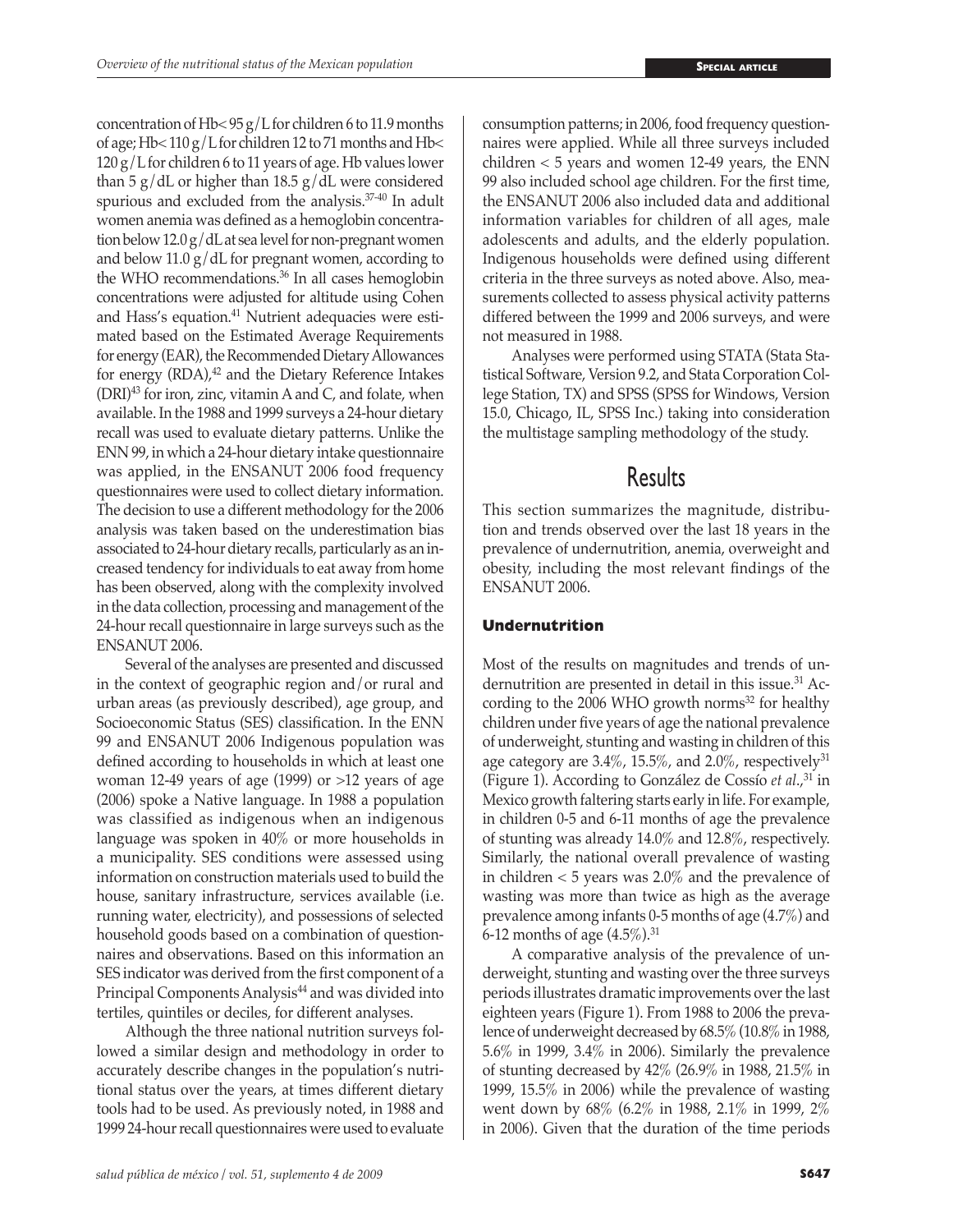

\* 2006 WHO growth norms (reference 32) Source: (reference 31)

**Figure 1.Prevalences\* of underweight, stunting, wasting and overweight in children < 5 y in 1988, 1999 and 2006 in Mexico**

between surveys differed (11 years *vs*. 7 years) in order to compare the prevalences it was necessary to adjust for this difference by expressing them as average yearly percent point (pp) changes. A comparison of data from the two time periods between surveys: 1988-1999 and 1999-2006 shows that the most significant reduction in the prevalence of wasting took place during the first time period, while the shift in the prevalence of stunting was observed over both periods, but with a larger rate of decline over the second period. The decline in stunting during the 1988-1999 period was 0.49 pp/y and 0.86 pp/y during the 1999-2006. An evaluation of the relative importance of the changes over time compared to baseline prevalences (in percentage), adjusting by the duration of the period, showed that the relative decline by year was  $1.8\% / y$  for the 1988-1999 period and 4.0%/y during 1999-2006 period. Thus, the drop during the second period was larger both in absolute and in relative terms.

The trends and magnitude of the changes observed in the prevalence of stunting over the 18 year period is shown by region in Figure 2. Data by region, disaggregated by rural and urban areas, is presented in Figure 3. Figure 4 illustrates the prevalence of stunting according to living condition deciles.

As illustrated in figures 3 and 4, dramatic reductions in the prevalence of stunting were observed at a National level in the 18-year period, particularly for the Center (51% reduction) and South (43% reduction) regions. It should be noted that compared to the Mexico City and the North regions, the Center and South regions had the highest prevalence of stunting in 1988. While the prevalences in the North dropped substantially over the same time period (39%), the prevalence in Mexico City, which was similar to prevalence in the North in 1988, remained unchanged (Figure 2). Moreover, although most of the decline in the Center and North occurred during the 1988-1999 period (76% and 82% of the total decline, respectively) the opposite occurred in the South region where most of the drop took place from 1999 to 2006 (90% of the total decline).

When evaluated by rural/urban classification, the combined prevalences of stunting by region and in urban/rural areas showed the greatest reduction in the rural-center (54% decline), rural-north (68.1% decline) and urban-south (54% decline) locations over the 18 year period. As illustrated in Figure 3, the poorest area (rural-south), with the highest prevalence in 1988, experienced a lower decline (31.6%). A comparison of the two periods between surveys reveals a larger decline during the 1988-1999 period in the rural-center and urban-south (between 72% and 75% of total drop), respective to 1999-2006. Contrastingly, an increase in the prevalence of stunting was observed in the rural-south region between 1988 and 1999, followed by a large decline during the 1999-2006 period. In absolute terms the decline in stunting in the rural south sub-region during 1999-2006 was the most significant one observed relative to all other sub-regions  $(2.6 \text{ pp}/\text{y})$ .

Important changes were observed by SES level and ethnic background over time. Declines in the prevalence



\* 2006 WHO growth norms (reference 32)

**Figure 2. Prevalences\* of stunting in children < 5 y in 1988, 1999 and 2006 by region**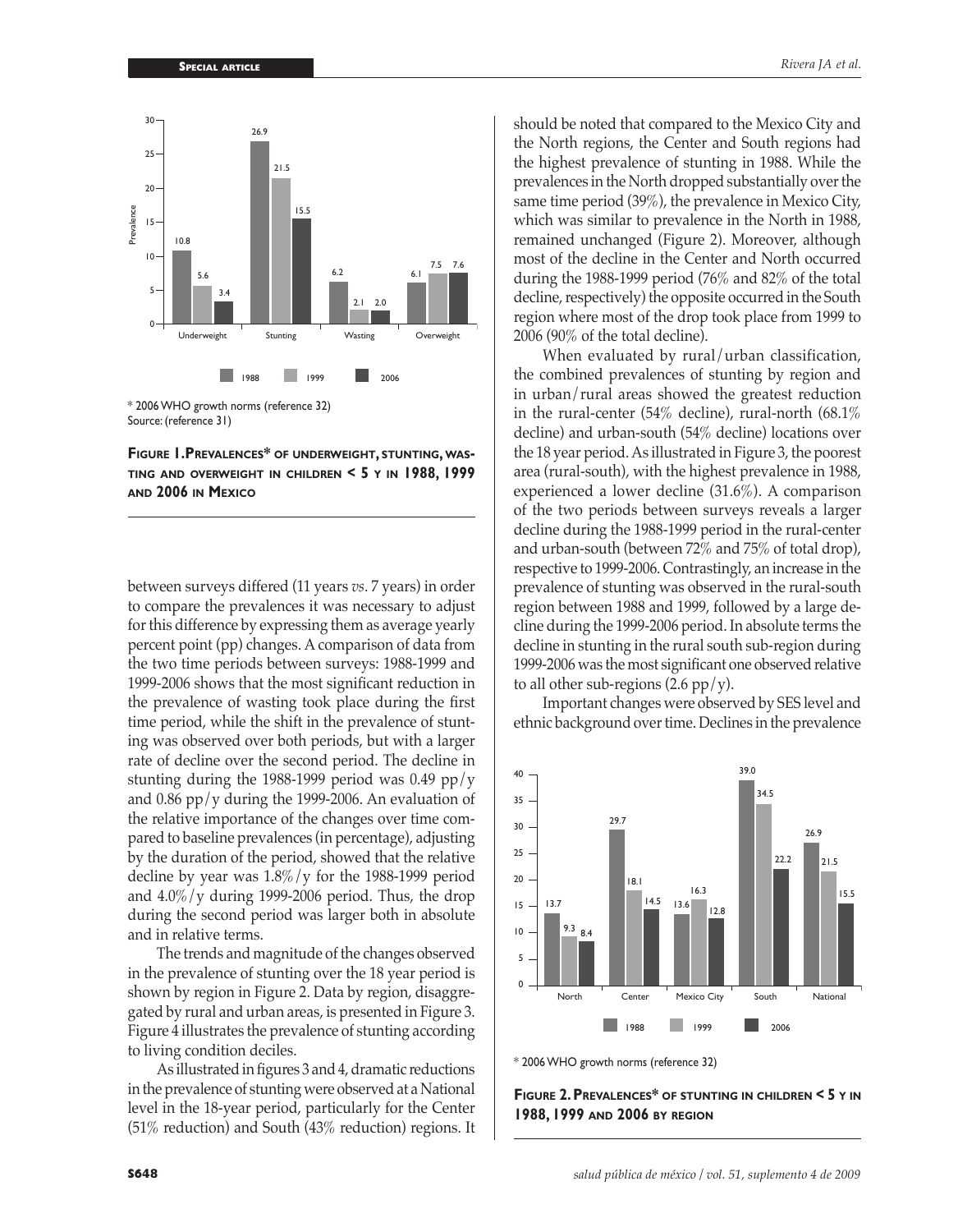

\* 2006 WHO growth norms (reference 32)

**Figure 3. Prevalences\* of stunting in children < 5 y in 1988, 1999 and 2006 by region and urban or rural areas**





of stunting, ranging from 36% to 55%, were noted in the four lower deciles of the living conditions distribution index between 1988 and 2006. Contrastingly, only modest or no changes were observed among most upper deciles (Figure 4). The most important changes in the prevalence of stunting in the lower deciles (90% and 77% of total decline) took place between 1999 and 2006.

When evaluated according to ethnic background, the prevalence of stunting in children over the 18 year

*salud pública de méxico / vol. 51, suplemento 4 de 2009* **S649**

period shows larger absolute declines among Indigenous children (20.9 pp) relative to non Indigenous children (11.4 pp). However, the relative decline in the prevalence of stunting among Indigenous (38%) is lower than that among non-Indigenous children (46%). The decline in the prevalence of stunting among Indigenous children was almost four times more pronounced between 1999 and 2006, both in absolute (2.16 pp/year) and relative (4.4% per year) terms, if compared to the period between 1988 and 1999 (0.53 pp/year or 0.95% per year). It should be noted that between 1999 and 2006 the decline in the prevalence of stunting in Indigenous children was higher in both absolute (2.16 pp/year *vs*. 0.68 pp/year) and relative terms (4.4% per year *vs*. 3.8% per year). In contrast, over the first 11 years of the study period considered the decline in stunting was lower among Indigenous children in both absolute (0.53 pp/ year *vs*. 0.60 pp/year) and relative terms (0.95 % per year *vs*. 2.4% per year). However, despite the important changes observed in the prevalence of stunting among Indigenous children over the last 7 years of the study period, the prevalence of this condition remained about 2.5 times higher in Indigenous (34.1%) than non-Indigenous (13.2%) children in 2006 (Figure 5).

### **Overweight and obesity**

In 2006 the combined prevalences of overweight and obesity for all age groups were strikingly high. The prevalences were 69.6% (28) and 24.3% for adults ( $\geq 20$ years) and children and adolescents  $(2-18 \text{ years})$ ,<sup>24</sup> respectively. Among age sub-groups prevalences of 16.7% in 2-4 year old children, 26.1 % in school-age children, and 30.1% in adolescents were documented. Results for all age groups for which cross-sectional representative data was available are illustrated in Figure 6 and for children  $<$  5 y in Figure 1.

*Preschool children (0-5 years of age using the 2006 WHO growth norms)*: Prevalences of overweight in children < 5 y, defined as weight for length/height above +2 Z-scores of the 2006 WHO growth norms32 in 1988, 1999 and 2006 are shown in Figure 1. An increase in prevalences is shown from 1988 to 1999 and a stable prevalence from 1999 to 2006.

*Preschool children (2 to 4 years of age using the IOTF system):* An overall increase in the prevalence of unhealthy weight was observed between 1988 and 1999 (15.7% to 19.7%) followed by a slight decrease from 1999 to 2006 from 19.7% to 16.7). However, when disaggregated by subgroups and study periods the data reveal distinct trends. For example, while increases in the prevalence of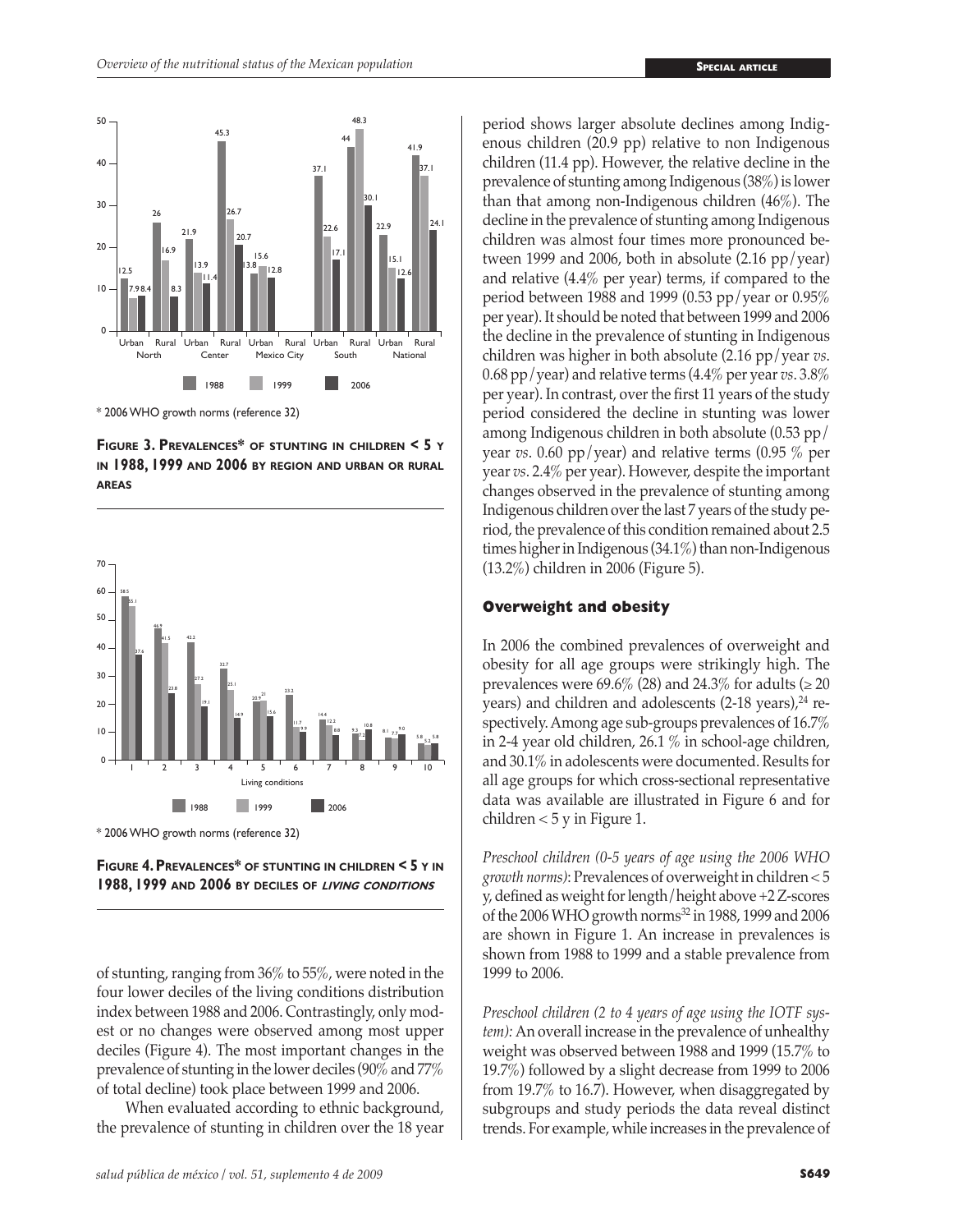excess weight over the 18 year period were observed in urban areas and the mid- to high- socioeconomic tertiles, a decrease was observed in the low socioeconomic tertile and in rural areas. These results point to a simultaneous increase in prevalence of unhealthy weight among wealthier populations and a decrease among the poorer populations between the first and third surveys.

*School Age Children (5-11 years of age):* Excess BMI among children ages 5-11 is widely prevalent and increasing. Given that no information for this age group was available from the 1988 survey, only data from 1999 to 2006 was considered. The combined prevalence of overweight and obesity in this age group was estimated at 18.4% in 1999 and 26.2% in 2006.24 An increase of 7.8 percentage points or 42.4%, relative to the baseline prevalence, was observed over the 7-year period. Dramatic increases in the prevalence of overweight and obesity were observed in every region and for all socioeconomic subgroups. The rate of obesity was particularly high among children in the low socioeconomic tertile (1.6% to 4.9%) and among children in the south region (3.7% to 7.4%). Overall, the combined prevalence of overweight and obesity in 2006 was higher among school age children in Mexico City (33.3%), followed by children in the North (29.2%), Central (26.6%) and South regions (22.5%).

*Adolescents (12 to 18 years of age):* Data on adolescent females was available and analyzed from all three surveys, while data on adolescent males was only available for 2006. An estimated 30.8% of adolescent females and 29.3% of adolescent males were overweight or obese in 2006. The positive trend in the prevalence of excess weight from 1988 to 2006 was striking. The combined prevalence of overweight and obesity rose from 8.9% in 1988 to 24.9% in 1999 and 30.8% in 2006. These increments represent close to a 3-fold increase in prevalences from 1988 to 1999 and almost a 4-fold increase from 1988 to 2006 (Figure 6). Between 1988 and 1999 the prevalence of overweight observed almost a 3-fold increase (7.4% to 21.0%) while the prevalence of obesity nearly doubled (1.5% to 3.9%). Between 1999 and 2006 the prevalence of overweight increased slightly (21% to 23.7%) while obesity went from 3.9% to 8.8%. Similar patterns were observed in all regions, across socioeconomic tertiles and in rural and urban areas. However the magnitude of the increases was higher in Mexico City, urban areas and the two upper socioeconomic tertiles.

*Adults (20-59 years of age) and Older adults (*≥*60 years of age):*  An estimated 69.6% of Mexican adults were classified as

either overweight or obese in 2006.<sup>28</sup> Specifically, 39.7% of adults were overweight and 29.9% were obese. The prevalence of obesity was significantly higher among females compared to men (women, 36.9% *vs.* men, 23.5%). In turn, the prevalence of overweight was higher among men than among women (women, 36.9% *vs.* men, 43.2%). The overall prevalence of abdominal obesity among all adults ≥ 20 was 75.9%. The combined prevalence of overweight and obesity in adults was strikingly high for all socioeconomic tertiles, regions, and age groups and in rural and urban areas, with small noticeable differences among these categories. The region with the highest combined prevalence of excess weight was the North region (71.8%), followed by Mexico City (71.4%), the Center (69.9%) and the South (66.9%). The middle and high tertiles of SES had the highest prevalences (middle SES=72.3 high SES=71.5%) while the Low SES had the lowest (63.9%). In rural areas the prevalence of excess weight was lower (64.1%) than in urban areas (70.9%). An upward trend in the prevalence of excess weight was observed for young and middle-aged adults; a slight downward trend was observed in the oldest age group. The prevalence of overweight among adults over the age of 60 was 70.1%.28

BMI data was collected from women ages 20-49 in all three national surveys; excess weight trends considering all three periods have been analyzed and are shown in Figure 6. The changes observed over the 18 year time period are astounding. The combined prevalence of overweight and obesity almost doubled during the study period. Between 1988 and 1999 the prevalence of obesity among women increased at a rate of 1.4 percentage points per year or 162% in a span of 11 years (9.5% in 1988 to almost 25% in 1999). This upward trend was sustained from 1999 to 2006 when the prevalence increased at a rate of almost 1.1 percentage points per year or a 30% increase in just seven years (24.9% in 1999 to 32.4% in 2006). The prevalence of overweight increased from 1988 to 1999 but remained stable from 1999 to 2006 (Figure 6).

Figure 7 illustrates the prevalences of overweight and obesity by living conditions quintile for women ages 20-49 in 1988, 1999 and 2000. Although dramatic increases were observed among all quintiles, the most notable increases in the rate of obesity from 1988 to 2006 were observed in the lowest quintile (Q1). From 1988 to 2006 the rate of overweight and obesity grew by almost 400% in the lowest living condition quintile compared to a 55% increase in the prevalence among those in the highest quintile (Figure 7).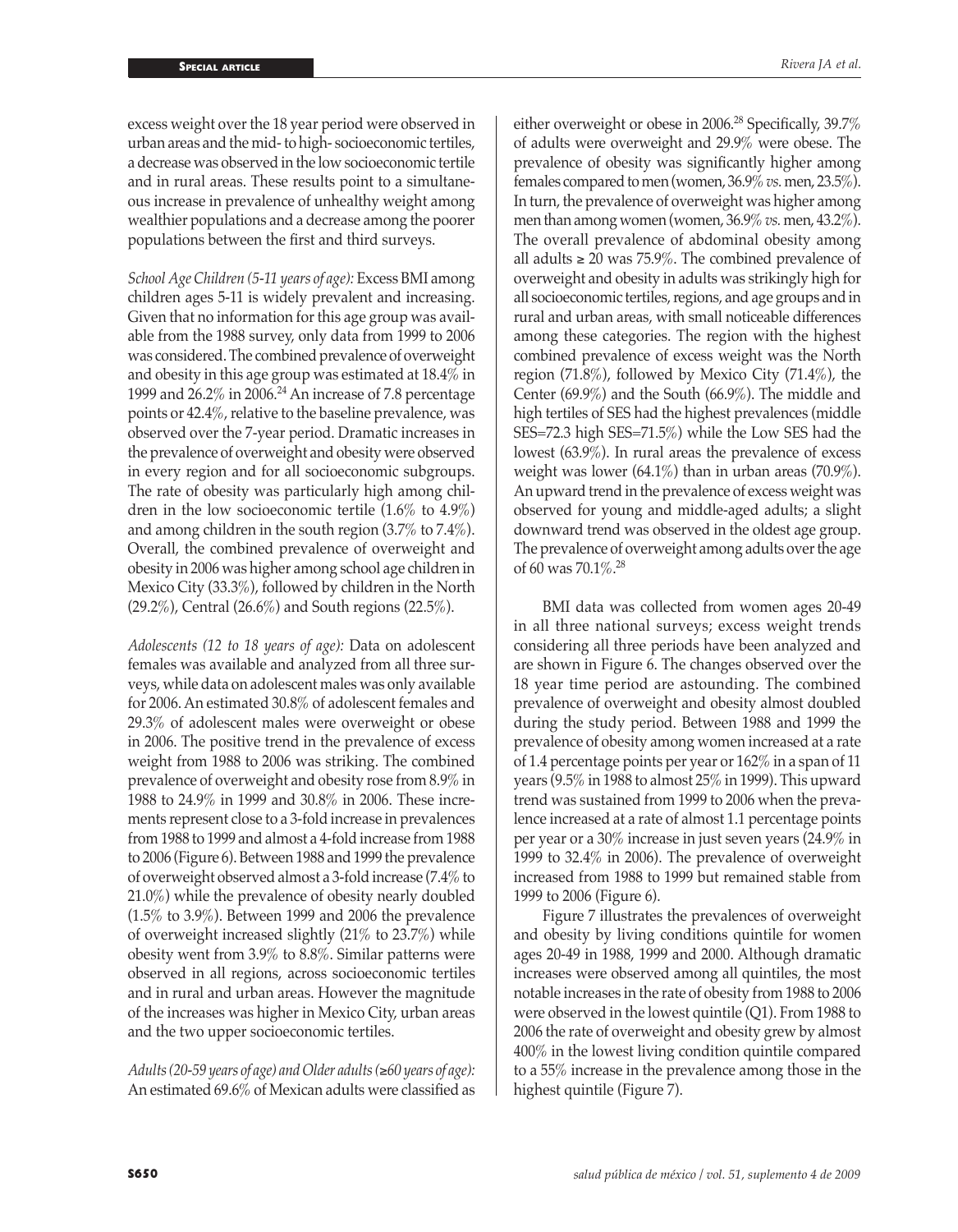## **Anemia**

*Children 1-4 years of age):* From 1999 to 2006 the prevalence of anemia in children ages 1-4 declined from 28.1 to 23.7 per cent.<sup>30</sup> The largest reductions in the prevalence of this condition were observed among younger children. In 12-23 month old infants a reduction of 13.9 percentage points (54.3 to 40.5%) was observed. Among



\* 2006 WHO growth norms (reference 32)

**Figure 5. Prevalences\* of stunting in children < 5 y in 1988, 1999 and 2006 for indigenous and non indigenous households**



**Figure 6. Overweight and Obesity in children (2-4 and 5-11 y), female adolescents (12-18 y) and women (20-49 y) from 1988 to 2006**



**Figure 7. Prevalences of Overweight and obesity in women 20-49 years by living conditions quintiles in 1988, 1999 and 2006**

24-35 month old infants there was a 7.8 percentage point reduction (36.2 to 28.3%). When analyzed by living condition tertile the most significant drops in the prevalence of anemia were observed in the middle tertile (9.3pp) followed by the lowest tertile (4.3pp) and the highest tertile (3pp). The largest absolute decline in the prevalence of anemia among 1 to 4y old children in all subgroups was observed among Indigenous children (12.9 pp), which went from 39.6% in 1999 to 26.7% in 2006 (Figure 8). At the regional level, notable differences in the prevalence of anemia prevailed. In contrast to the Center, North, and Mexico City regions, which averaged an improvement of 6.4 percentage points in the rate of anemia, the South region had the lowest improvement in this age group with a 3.1 percentage point prevalence decline (31.1% in 1999 to 28.0% in 2006).

*School Age children (5-11 years of age):* Between 1999 and 2006 the general prevalence of anemia decreased for children ages 5 to 8 and 9 to 11 years of age from 29.7 to  $20.8\%$  and from 19.4 to 14.7%, respectively.<sup>30</sup> No significant differences were observed in the prevalence of anemia after disaggregating by sex, urban/rural location, or ethnicity. However, at a regional level, an increase of 24.3% (3.4pp) was observed among children living in Mexico City (from 14.0% in 1999 to 17.4% in 2006).

*Adult Women (12-49 years of age):* In 2006, the national prevalence of anemia among women of reproductive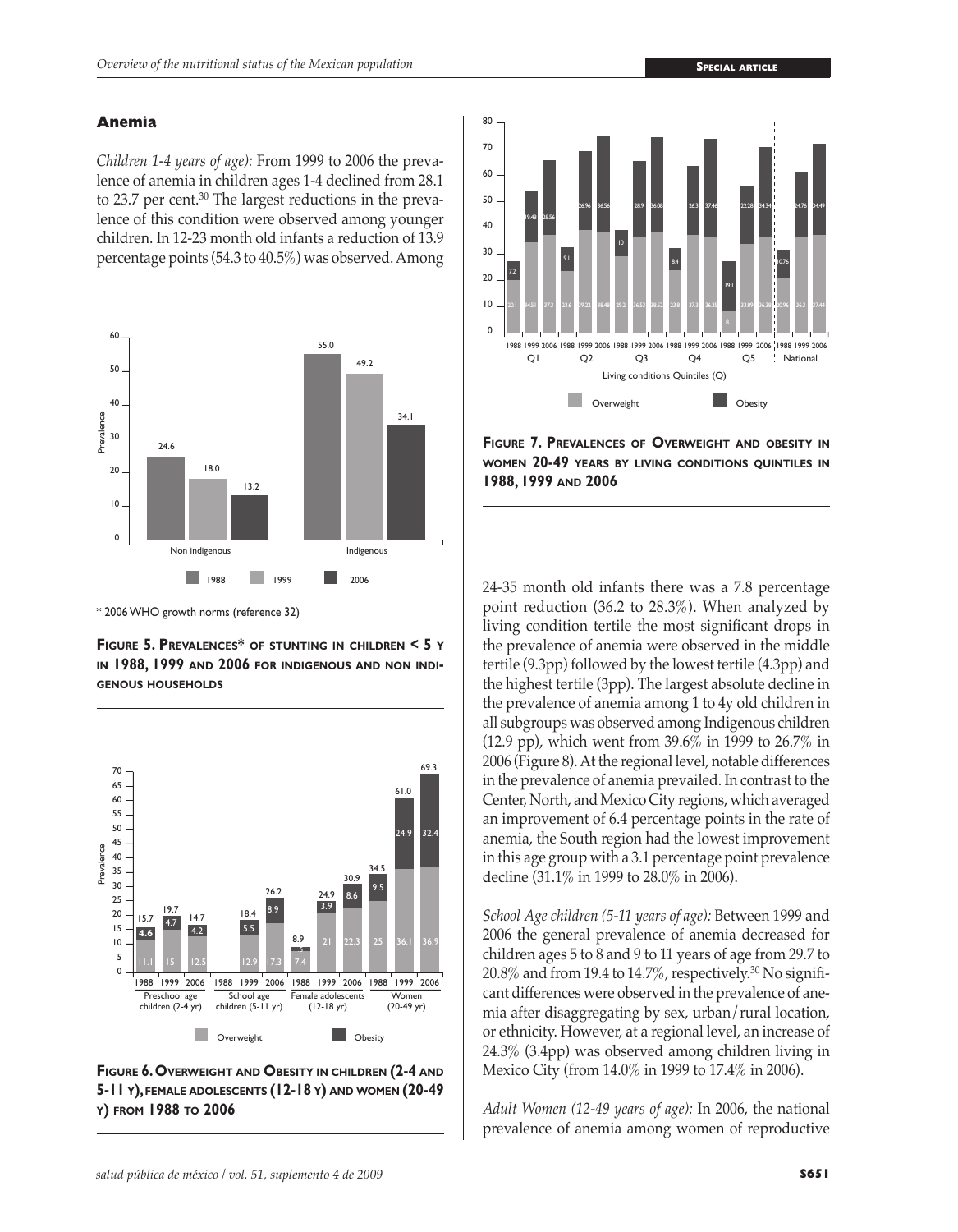



age (12-49 years) was 20.2% among pregnant women and  $15.5\%$  in non-pregnant women.<sup>29</sup> The corresponding prevalences in 1999 were 27.8% and 20.8%, respectively. In a 7-year span, this decrease signified about a quarter percentage change (27.3% and 25.5% respectively among pregnant and non-pregnant women). In both surveys, higher rates of anemia where observed as age increased. The reduction in the prevalence of anemia was larger among non- pregnant Indigenous women (24.8 to 17.6% or a 29% reduction) compared to the non-Indigenous (20.4 to 16.2% or a 20.9% reduction). Hence, the existing gap in the prevalence of anemia between Indigenous and non Indigenous women decreased considerably since 1999. Contrary to the 1999 survey, in 2006 there was a positive association between increasing BMI and anemia. Low SES, living in the north and south regions, and having more than 3 children, were also factors associated to a higher prevalence of anemia in women.

*Older adults (adults over 50 years of age)*. As part of the 2006 survey data on anemia were collected for the first time among adults 50 years of age and over. The national prevalence of anemia in this age group was 23.7%. The highest prevalence was observed in urban areas where 32.1% of women and 24.1% of males were anemic. Adults over the age of 80 had the highest prevalence compared to adults ages 50 to 79. The highest prevalence of anemia in women over 50 was observed in the Northern region (34.7%). Contrastingly, the highest prevalence of anemia in males was observed in the South region  $(16.8\%)$ .<sup>45</sup>

# Discussion and Conclusion

Over the last two decades Mexico has made important strides in successfully addressing pressing nutrition challenges; many challenges to be overcome still remain. Since 1988 the prevalence of conditions like undernutrition and anemia have been reduced and, while these conditions continue to be reason of concern for specific subpopulations, the magnitude of the overall progress made to date cannot be disregarded. On the other hand, despite the documented reductions, the prevalence of stunting remains high, particularly among lower income and indigenous infants and children. Similarly, high prevalences of anemia are still widespread in children, women of reproductive age and the elderly. Yet, it is the dramatic rise in the prevalence of unhealthy weight (overweight and obesity) over the last 18 years that currently poses the most daunting public health challenge facing the Mexican population.

A remarkable decline in the prevalence of wasting and stunting occurred between 1988 and 2006. While the most notable decline in the prevalence of wasting took place in the time period between the 1988 and 1999 surveys, the decline in the prevalence of stunting was most notable in the period from 1999 to 2006. The drop in the overall prevalence of stunting is of particular relevance and merits further discussion. For the most part, the reductions in the prevalence of stunting took place among lower socioeconomic households, in the rural area, in the south and among Indigenous population. As a result, the gaps between socioeconomic groups, rural and urban areas, geographic regions and Indigenous or non-Indigenous population were substantially reduced, although considerable disparities persist. A noteworthy upturn was also observed with regards to the prevalence of anemia in children < 5 years of age. The most notable decline took place among children 12-23 months of age. A reduction in the prevalence of anemia in this particular age group is important because of the critical window of cognitive and motor development during the first two years of life. A notable decline in the prevalence of anemia among pregnant and lactating women was also observed between 1999 and 2006. The decline was particularly important in non-Indigenous non-pregnant women. However, despite the improvements observed to date, the prevalence of anemia remains high in children < 5 years of age and among pregnant and lactating women, and should continue to be regarded as a public health priority. The high prevalence of anemia among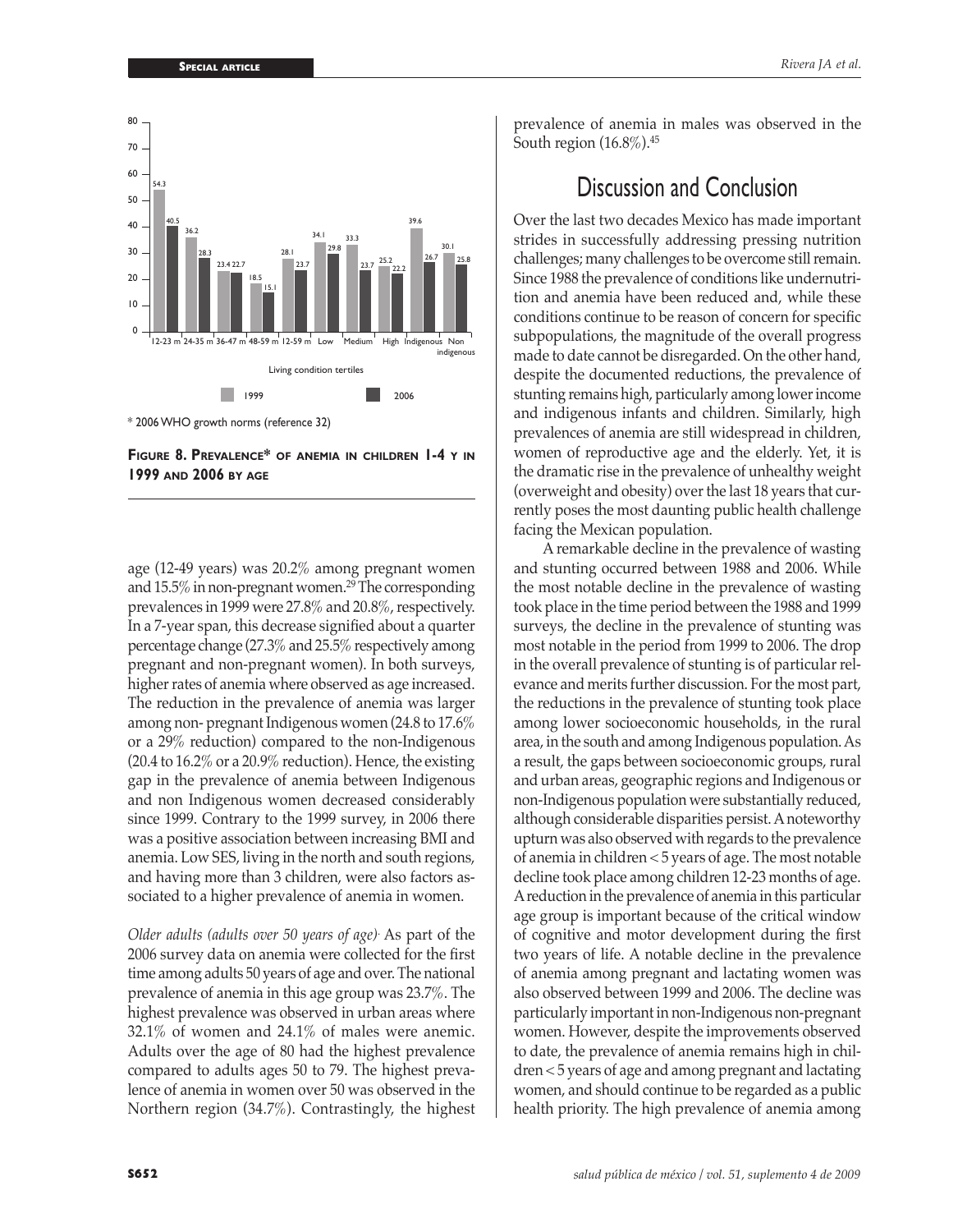older adults, documented for the first time in 2006, also merits particular attention.

The purpose of this paper is to document the magnitude, distribution and trends in the nutritional status of the Mexican population. It is beyond its scope to identify the causes leading to a condition or changes in the prevalences observed over time. However, it could be speculated that the larger declines in stunting between 1999 and 2006, most notably among the poor, were due to a new generation of nutrition programs implemented in the mid-1990s. Most notably the *Oportunidades* program, formerly Progresa, is one of the most progressive social programs in Mexico. Its evidence based model for targeting the poor has proven effective and earned the program international recognition. The program, targeted to low income families, children < 2 years of age and pregnant and lactating women, also had a strong evaluation methodology built into its design as an essential component.46,47 In addition to conditional cash transfers, the program provides micronutrient fortified foods to all children 6-23 months of age, underweight children 2-4 years of age and to pregnant and lactating women. Another unique feature of the nutrition component of the program is that it was designed by a group of nutrition experts on the basis of existing evidence on the nutritional status of the population. Thus, supplements were designed specifically for the young children and women benefiting from the program and contained the nutrients most deficient in their diet. Evaluations of the nutritional impact of the program have demonstrated a positive effect on improved growth and on the reduction of anemia.48,49

Another possible contributing factor in the decline in stunting observed between 1999 and 2006 is the success of national poverty reduction efforts and related improvements in living conditions during the same period.50 However, it is unlikely that a reduction in poverty levels and improvements in living conditions alone can fully explain the changes, particularly because the most notable changes were observed precisely among the poorest population. It is more likely that the combination of improved living conditions and reductions in the levels of poverty, along with an adequate design, targeting, and implementation of *Oportunidades*, had an impact in the patterns of decline of stunting observed during the period.

A novel contribution of this paper is the use of the 2006 World Health Organization (WHO) growth  $curves<sup>32</sup>$  for the first time to assess the growth of infants and young children from 1988 to 2006 in Mexico. These new guidelines describe the expected growth pattern of children ages 0 to 5 when fed according to WHO recommendations, which identifies breastfed infant as the normative model for growth and development. The results obtained using the new set of standards call for a reconsideration of child malnutrition in Mexico.31 If the previous references had been used to analyze 2006 data, the rate of stunting would have been underestimated by 2.9 percentage points and the rate of wasting by 0.4 percentage points. Most notably, the prevalence of wasting in the first 6 months of life, as estimated with the old WHO growth references, had a twenty-fold underestimation rate. These findings suggest that the prevalence of wasting and stunting for this age group had been underestimated in the past.31,51 Hence, the use of a new set of norms highlights the existence of nutrition problems among those in the earliest stages of life. Moreover, the results yield using the new set of standards highlight the importance of effective nutrition interventions targeting pregnancy in order to promote appropriate intrauterine nutrition, as well as the need to improve breastfeeding practices during the first six months of life, as recommended by the WHO. Additionally, the widespread inadequate breastfeeding and infant feeding practices in Mexico has also been documented. For example, the introduction of a variety of beverages, infant formula and whole milk, and solid foods, usually takes place prior to the recommended period of introduction of foods different from breast milk.19 Given the implications of the low levels of exclusive breastfeeding observed, the promotion of infant feeding practices in accordance with the WHO recommendations should become a public health priority in Mexico.

Comparable data collected since 1988 shows a steady increase in the prevalence of excess weight in Mexico. This increase has been documented among all age groups irrespective of sex, socioeconomic status or geographic location (Figure 6). The rise in excess weight was also common to all living conditions quintiles; moreover the prevalence of obesity increased more in the lower SES quintile, disproving the notion that the problem is one exclusive among those better off. The only age group in which excess weight prevalences have not increased steadily is the group of children 2-4 y of age, in which a decrease was observed between 1999 and 2006, particularly among the poor. It is likely that the decrease observed in the prevalence of excess weight for this age group during the study period is the result of the decline in the prevalence of stunting described earlier. Increased growth in height (the BMI denominator) had probably an effect on a lower BMI ratio.

The dramatic increases in the prevalence of overweight and obesity call for immediate effective action. A National Strategy for the Prevention of Obesity, based on the best international practices, such as the WHO Global Strategy on Diet, Physical Activity and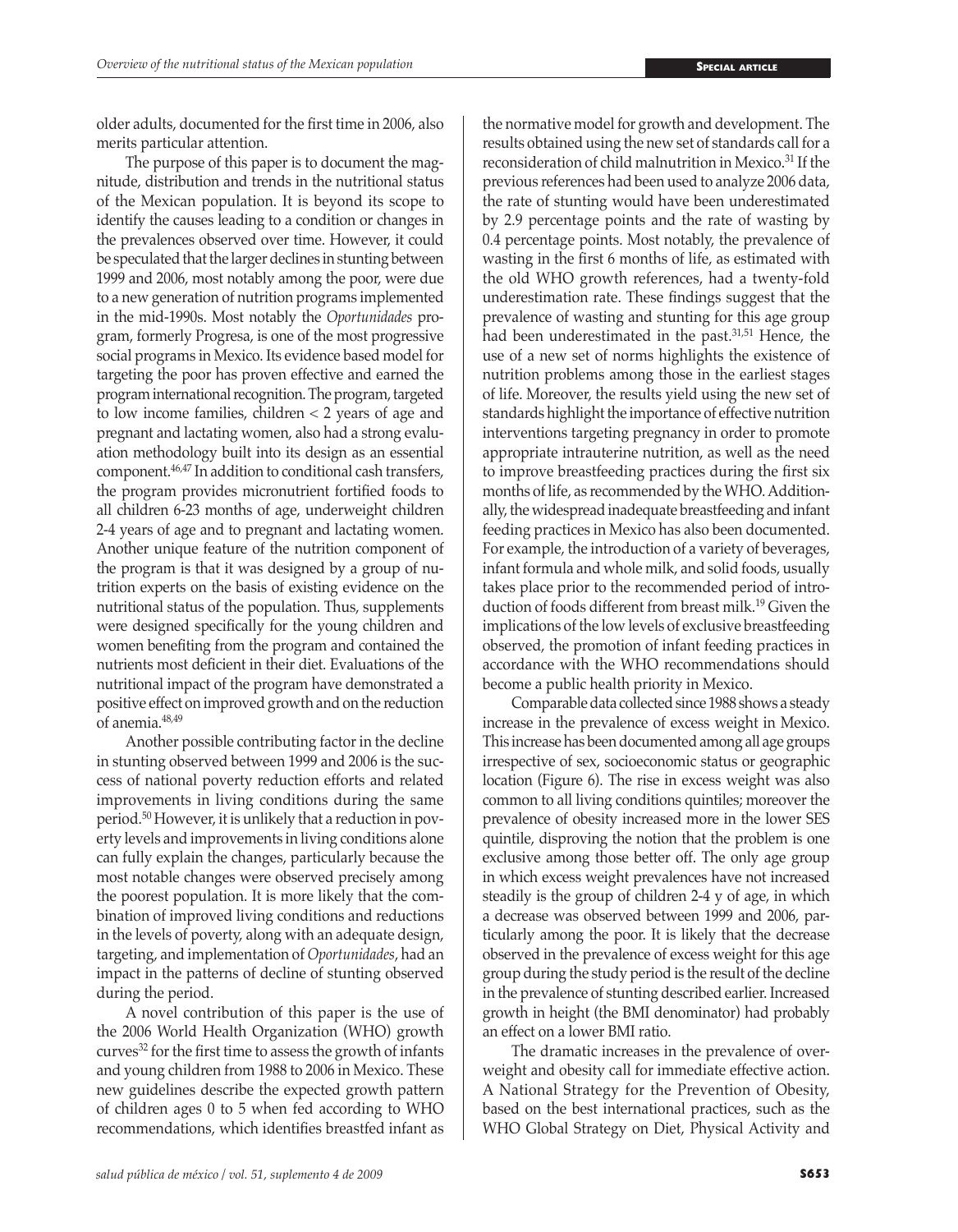Health, developed using the best available evidence,<sup>52</sup> is urgently needed in Mexico and should be part of the WHO Global Strategy.<sup>53</sup>

As previously noted, the identification of the causes of the rapid increase in excess weight in the Mexican population, as well as other nutrition challenges, is beyond the scope of this paper. However, several of the articles published in this issue discuss some known determinants of the disjuncture between energy intake and expenditure patterns, which may in part explain the growing obesity epidemic. It is generally agreed that energy imbalance and excess weight result from the interaction of environmental, economic and genetic factors. Judged against the 1999 survey, reported energy and nutrient intake among most groups were higher in 2006. Most notably, an important proportion of the adult population reported excessive carbohydrate and fat intakes.27 In turn, 90% of adolescents reported consuming sweetened beverages regularly.54 Analogous to the consumptions of low nutritional value foods, findings from the 2006 survey point to a limited consumption of fruits and vegetables and increase in the consumption of sweetened beverages. Overall, less than optimal consumption of fruits and vegetables was common to all age groups.55 Also, among adolescents the emergence of abnormal eating behaviors, including binge and restrictive eating and purging, was documented.<sup>56</sup>

It should also be noted that recently the issue of beverage consumption among the Mexican population has received increased attention. In 2008 as part of a study led by a group of nutrition experts to evaluate beverage consumption patterns concluded that caloric beverages provide more than 20% of the total energy intake of Mexican adolescents and adults. Based on these findings, an expert panel appointed by the Secretary of Health established consumption recommendations by beverage category, which can be included in interventions to prevent obesity.57 Other factors associated with the increase in overweight and obesity, as argued by articles in this issue, include an apparent increase in the consumption of energy dense foods coupled by a limited consumption of fiber as well as declining levels of physical activity among the general population. Screen time, or time spent engaging in passive activities such as watching television, playing video games, or using a computer, was positively associated with overweight and obesity among Mexican adolescents.58 Similarly, a strong inverse relationship between physical activity levels and obesity was found among adult males.<sup>59</sup>

In sum, the data collected as part of the ENSANUT 2006 and presented in this issue provides a snapshot of the health and nutrition status of the Mexican population at the onset of a new millennium. Thus, it provides an

opportunity to cogitate on the implications of the changes and patterns observed since the first survey conducted in 1988. Twenty years ago the ENN 88 revealed high prevalences of wasting, stunting and micronutrient deficiencies common to an inadequate diet among large numbers of women and children. Important differences between rural and urban populations, most notably with regards to the impact of inequity on nutritional status, were also documented. Based on the findings of the first survey, existing programs such as *Progresa* (now *Oportunidades*) were designed and public policies were developed to respond to the observed gaps and pressing nutritional needs of the population at the end of the 1990s. Eleven years later, building upon the original survey design, the ENN 99 evaluated the progress made from the last survey while also expanding in its scope and sampling methodology. The 1999 survey was conducted almost immediately after the initiation of *Progresa*. In a way, it was also envisioned as a baseline to assess changes associated with the program. Results showed a dramatic reduction in the prevalence of wasting, but less than desirable advances in the reduction of stunting and of anemia among infants and pregnant women. For the first time, the findings of this survey pointed to the emergence of overweight and obesity as a public health problem. Yet, while addressing stunting, micronutrient deficiencies and anemia became a priority in the agenda of most government health, nutrition, and social development program, limited efforts were put towards attending to the population's seemly growing waistlines.

The most recent data from the ENSANUT 2006 confirms that Mexico faces a daunting challenge. The epidemic proportion of overweight and obesity is already comparable to that observed in developed countries and among the highest in the world. Analogous to undernutrition, excess body fat can lead to a myriad of debilitating and life threatening conditions. In turn, these conditions compromise the quality of life and productivity of those who suffer from it and can seriously strain the public health care system. As a result, the short and long term implications of failing to act upon the obesity epidemic are sizable. At the outset there is a need to re-evaluate the objectives and provisions of existing national nutrition and social assistance programs historically targeted at countering nutritional deficiencies.

The successful reduction in the prevalence of nutritional challenges such as anemia and undernutrition at a national level documented by the ENN, particularly since 1999, illustrates the systems capability of developing effective strategies to halt and reverse pressing nutritional issues. Concerned efforts should be sustained in the areas of anemia and undernutrition and new strategies are required to reduce the prevalences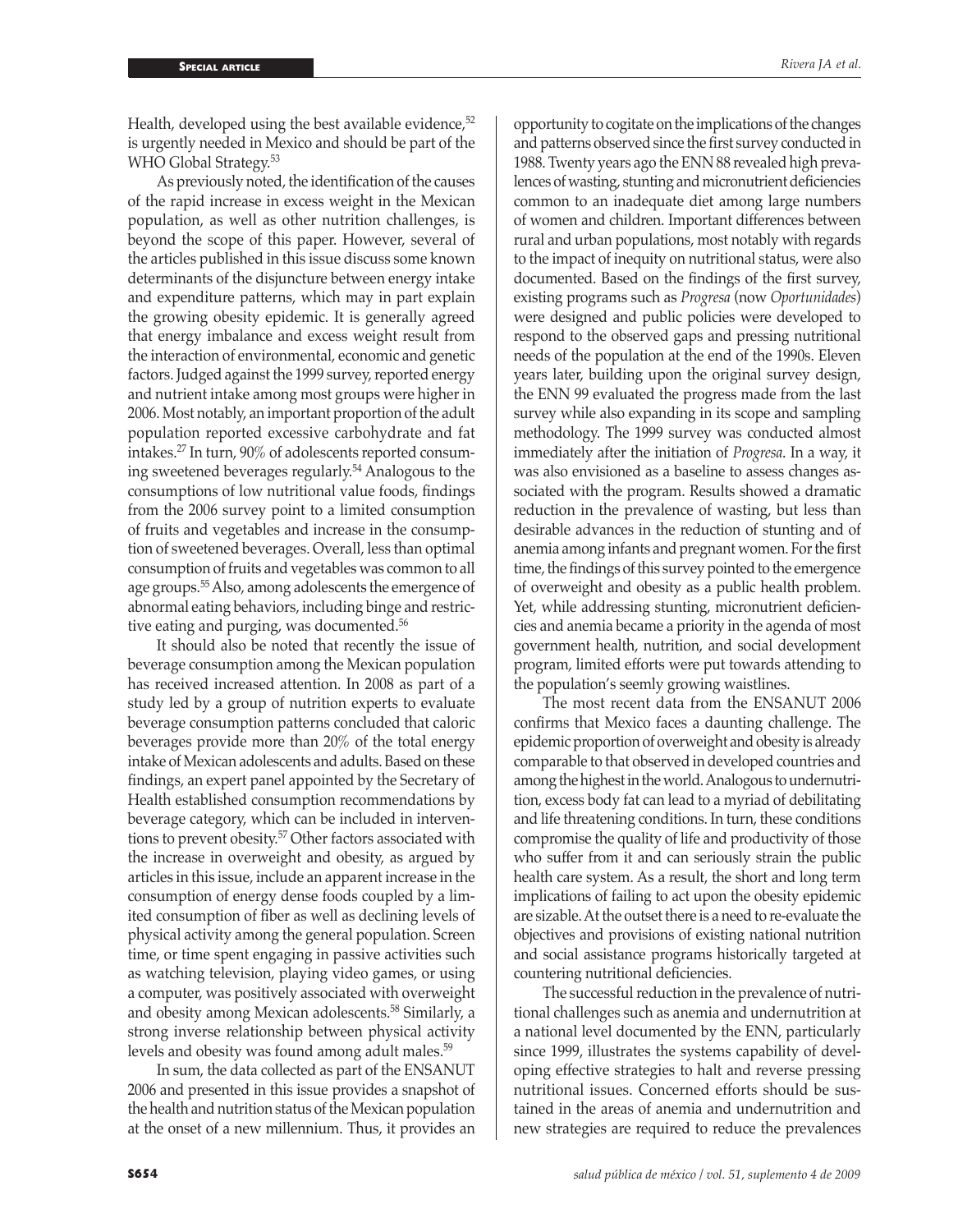among the poor and particularly among Indigenous population. Yet, the double burden of under- and overnutrition should be recognized and acting to change the tide of overweight and obesity must become a public health priority. Investing in the education of the general population on general health and nutrition problems, including the risks of excess weight and the importance of physical activity trusting their will power to pursue the actions recommended, is not nearly enough. The development of large-scale programs and public policies to support these programs is imperative. In all, there is a need to promote environmental changes that help Mexicans eat better and be more active. More specifically, the advancement of concerned efforts to promote school wellness policies, such as increasing physical activity in schools, regulating the types of foods available during schools hours, the promotion of responsible food marketing to children and adolescents, and securing every individuals access to affordable and nutritious diets is imperative. The health and economic wellbeing of generations to come depends on it.

#### **References**

1. Sepúlveda-Amor J, Lezana-Hernandez M, Tapia-Conyer R, Valdespino J, Madrigal H, Kumate J. [Nutritional status of pre-school children and women in Mexico: results of a probabilistic national survey]. Gac Med Mex 1990; 126: 207-24.

2. Rivera J, Long K, González-Cossío T, Parra S, Rivera M, Rosado JL. Nutrición y Salud: Un menú para la familia. En: Cuadernos de Salud. Problemas Pre-transicionales. México: Secretaría de Salud,1994. 3. Rivera J, González-Cossío T, Flores M, Hernández M, Lezana MA,

Sepúlveda J. Déficit de talla y emaciación en menores de cinco años en distintas regiones y estratos en México. Salud Publica Mex 1995; 37:95-107. 4. Martínez H, González-Cossío T, Flores M, Rivera J, Lezana MA, Sepúlveda J. Anemia en Mujeres en edad reproductiva, resultados de una encuesta

probabilística nacional. Salud Publica Mex 1995; 37:108-119.

5. Hernández B, Peterson K, Sobol A, Rivera J, Sepúlveda J, Lezana MA. Sobrepeso en mujeres de 12 a 49 años y niños menores de cinco años en México. Salud Publica Mex 1996; 38:178-188.

6. Flores M, Melgar H, Cortés C, Rivera M, Rivera J, Sepúlveda J. Consumo de energía y nutrimentos en mujeres mexicanas en edad reproductiva. Salud Publica Mex 1998; 40:161-171.

7. Rivera J, Cortés C, Flores M, González-Cossío T. Capacidad de peso para edad y longitud para edad para predecir desmedro a los tres años de vida. Salud Publica Mex 1998; 40:127-132.

8. Rivera J, Monterrubio E, González-Cossío T, García–Feregrino R, García-Guerra A, Sepúlveda-Amor J. Nutritional status of indigenous children younger than five years of age in Mexico: Results of a National Probabilistic Survey. Salud Publica Mex 2003;45(4):466-476.

9. González-Cossío T, Moreno-Macías H, Rivera J, Villalpando S, Shamah-Levy T, Monterrubio E, Hernández-Garduño A. Beast-feeding practices in Mexico: Results from the Second National Nutrition Survey 1999. Salud Publica Mex 2003;45(4):477-489.

10. Villalpando S, Shamah T, Ramirez CI, Mejía-Rodríguez F, Rivera J. Prevalence of anemia in children 1-12 years of age. Results from a Nationwide Probabilistic Survey in Mexico, Salud Publica Mex 2003;45(4):490-498.

11. Shamah Levy T, Villalpando S, Rivera J, Mejía-Rodríguez F, Camacho-Cisneros M, Monterrubio E. Anemia in Mexican women: A public health problem. Salud Publica Mex 2003;45(4):499-507.

12. Villalpando S, Montalvo-Velarde I, Zambrano Chem N, García-Guerra A, Ramírez Silva CI, Shamah T, Rivera J. Vitamins A, and C and folate status in Mexican children under 12 years and women 12-49 years: A probabilistic national survey. Salud Publica Mex 2003;45(4):508-519. 13. Villalpando S, García-Guerra A, Ramírez Silva CI, Mejía-Rodríguez F, Matute-Chem G, Shamah-Levy T, Rivera J. Iron, zinc and iodine status in Mexican children under 12 years and women 12-49 years of age. A probabilistic national survey. Salud Publica Mex 2003;45(4):520-529. 14. Barquera S, Rivera J, Espinosa-Montero J, Safdie M, Campirano F, Monterrubio E. Energy and nutrient consumption in Mexican women 12- 49 years of age. Analysis of the National Survey 1999. Salud Publica Mex 2003;45(4):530-539.

15. Barquera S, Rivera J, Safdie M, Flores M, Campos-Nonato I., Campirano F. Energy and nutrient intake in preschool and school age Mexican Children: National Nutrition survey 1999. Salud Publica Mex 2003;45(4):540-550.

16. Hernández B, Cuevas-Nasu L, Shamah-Levy T, Monterrubio E, Ramírez-Silva CI, García Feregrino R, Rivera J, Sepúlveda-Amor J. Factors associated with overweight and obesity in Mexican school-age children: results from the National Nutrition Survey 1999. Salud Publica Mex 2003;45(4):551-557. 17. Resano-Pérez E. Méndez-Ramírez I, Shamah Levy T, Rivera JA, Sepúlveda Amor J. Methods of the National Nutrition Survey 1999. Salud Publica Mex 2003;45(4):558-564.

18. Rivera J, Sepúlveda-Amor J. Conclusions from the Mexican National Nutrition Survey 1999: Translating results into nutrition policy. Salud Publica Mex 2003;45(4):565-575.

19. González-Cossío T, Rivera-Dommarco J, Moreno-Macías H, Monterrubio E, Sepúlveda J. Poor compliance with appropriate feeding practices in children under 2 y in Mexico. J Nutr 2006;136: 2928-2933 20. Resano-Perez E, Mendez-Ramirez I, Shamah-Levy T, Rivera JA, Sepúlveda-Amor J. Methods of the National Nutrition Survey 1999. Salud Publica Mex 2003; 45 (suppl 4): S558–64

21. Rivera Dommarco J, Shamah Levy T, Villalpando Hernández S, González de Cossio T, Hernández Prado B, Sepúlveda J. Encuesta Nacional de Nutrición 1999. Estado Nutricio en Niños y Mujeres en México. Cuernavaca, Morelos, México: Instituto Nacional de Salud Pública, 2001. 22. Olaiz-Fernández G, Rivera-Dommarco J, Shamah-Levy T, Rojas R, Villalpando-Hernández S, Hernández-Ávila M, *et al*. Encuesta Nacional de Salud y Nutrición 2006. Cuernavaca, México: Instituto Nacional de Salud Pública, 2006.

23. Rodriguez Ramirez S, Mundo Rosas V, Jimenez Aguilar A, Shamah Levy T. Methodology for the analysis of dietary data from the National Health and Nutrition Survey 2006. Salud Publica Mex 2009;51.

24. Bonvecchio A, Safdie M, Monterrubio E, Gust T, Villalpando S, Rivera J. Overweight and obesity trends in Mexican children 2 to 18 years of age from 1988 to 2006: Results of the National Health and Nutrition Survey 2006. Salud Publica Mex 2009;51.

25. Barquera S, Campos-Nonato I, Hernandez-Barrera L, Flores M, Durazo-Arvizu R, Rivera J. Obesity and central adiposity in Mexican adults: results from the Mexican Health and Nutrition Survey 2006. Salud Publica Mex 2009;51.

26. Flores, M, Macias N, Rivera M, Barquera S, Hernandez L, Garcia-Guerra A, *et al*. Energy and nutrient intake among Mexican school aged children. Mexican National Health and Nutrition Survey 2006. Salud Publica Mex 2009;51 suppl 4:S540-S550.

27. Rodriguez-Ramirez S, Mundo-Rosas V, Shamah-Levy T, Ponce-Martinez X, Jiménez-Aguilar A, Gonzalez-de Cossio T. Energy and nutrient intake